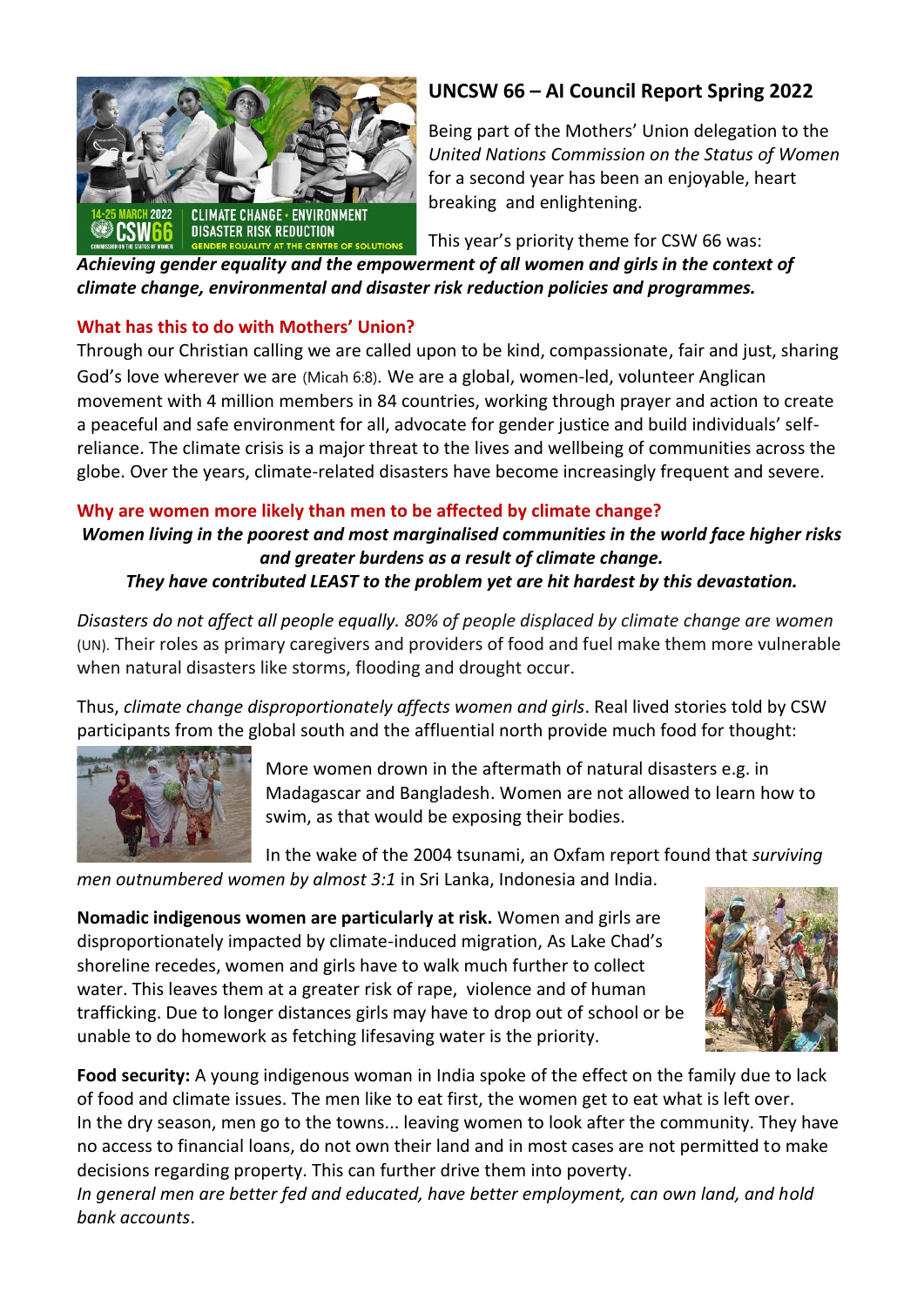In Zimbabwe we heard how women are not allowed to decide to move to higher land in a crisis, only men can make that decision.

### **Youth worldwide are responding with energy and enthusiasm**. *They are the future. It is vital they are included around climate justice discussion tables and are involved at every level.*

Following Hurricane Katrina in 2005, African American women were among the worst affected by flooding in Louisiana. As sea levels rise, low-lying cities like New Orleans are at risk. Recently in Arizona a 1,000 families were displaced as a result of extreme winds and bush fires.

**COVID-19 has further amplified the effects of the climate crisis for women and girls**, with the 'shadow pandemic' of increasing domestic abuse, and greater hunger due to loss of income. Daughters are being sold into child marriage on the premise of their being one less mouth to feed, and FGM has increased as health and training programmes were put on hold. More men have died than women, consequently widowhood has increased.



**WAR:** Roseline, widowed by war in Kenya at age 32, was visited by a group of men after her husband's death to sexually cleanse her. *We were encouraged to create spaces to educate and inform on the challenges of widowhood at home and in a worldwide context e.g.*

*stigma, ostracization, harmful sexual practic*es etc. Recently, a UN General Assembly endorsed a resolution relating to the special position of widows. *Widows now constitute a vulnerable group in their own right* and provision should follow in future funding, legislation, plans etc.

#### **Half the world**

The UN has highlighted the need for gender sensitive responses to the impacts of climate change, yet the average representation of women in national and global climate negotiating bodies is below 30%.

Whilst being the most strongly affected by the climate crisis, women are also uniquely placed to identify and implement practical and sustainable solutions for the whole community. However, women are often not involved in the decisions made about the responses to climate change, so the money ends up going to the men rather than the women. *As women and girls are half the world. It's important they fully participate alongside men and boys in all major decisions.* Each brings a valuable voice to the climate table.

**Greater commitment from all actors to increasing women's participation in decision and changing making to address climate change is urgently needed.** Prioritising women's participation in the community strengthens women's leadership, building the leadership skills of the facilitators themselves, as well as inspiring other women to take up leadership positions for the first time.

#### **How can Mothers' Union ACT?**

Mothers' Union have a strong track record of working through members to influence social norms and practices, build resilience and ensure locally appropriate solutions to mitigate disasters.



For example, in Madagascar, women identified that the planting of Vetiver could both minimise erosion and provide a source of food, and Mothers' Union led a programme to implement this.